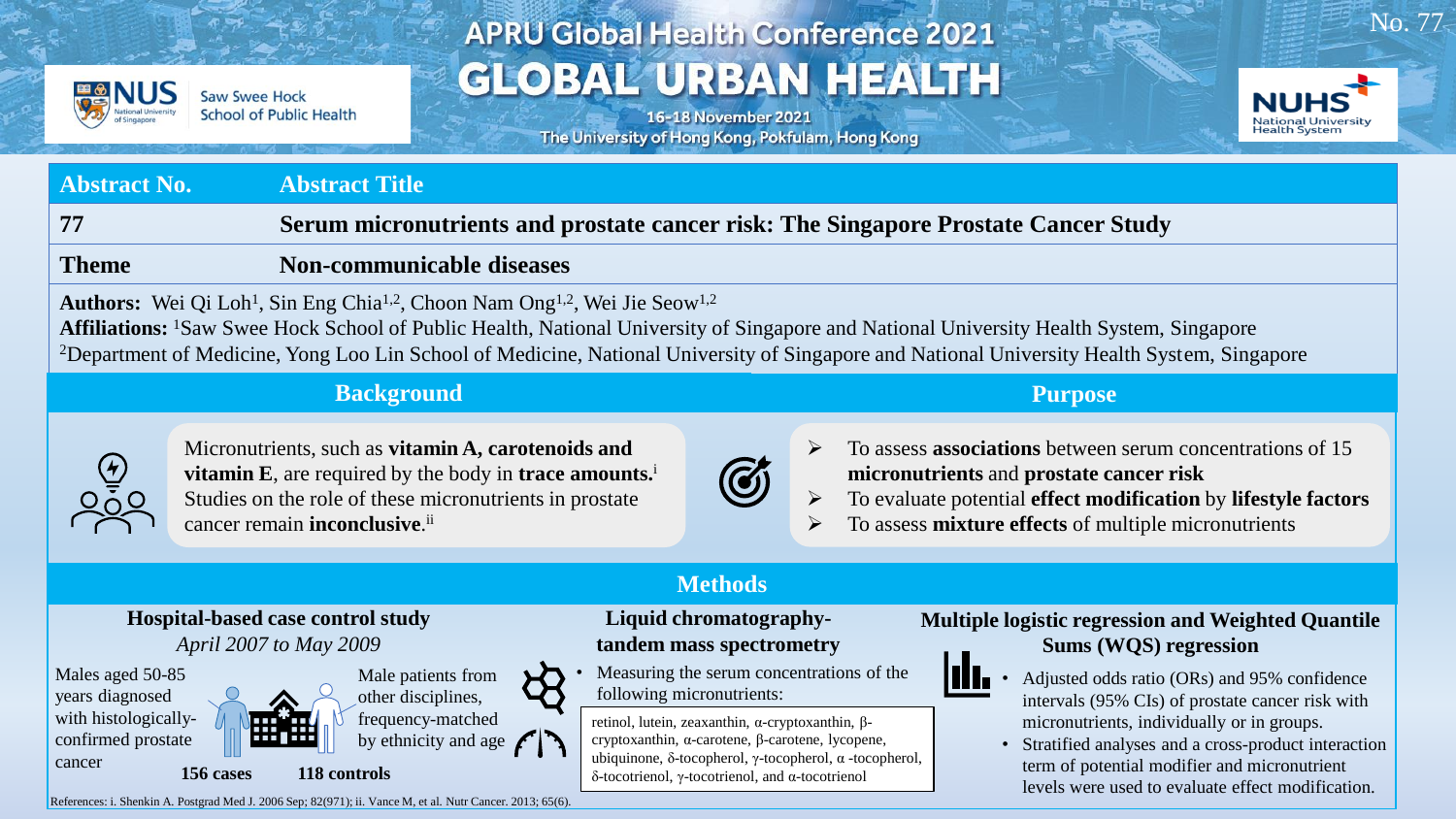

**Saw Swee Hock School of Public Health** 

### **APRU Global Health Conference 2021 GLOBAL URBAN HEALTH**

16-18 November 2021 The University of Hong Kong, Pokfulam, Hong Kong



#### **Abstract No. Abstract Title 77 Serum micronutrients and prostate cancer risk: The Singapore Prostate Cancer Study Results Table 2. Associations of micronutrient concentrations with prostate cancer risk Micronutrient Adjusted OR (95% CI)<sup>c</sup> Micronutrient Adjusted OR (95% CI)<sup>c</sup>** Retinol **6.08 (2.80–13.20)** α-Tocopherol **2.40 (1.08–5.35)**  α-Carotene **3.27 (1.67–6.38)** δ-Tocopherol 1.08 (0.51–2.28) β-Carotene **3.04 (1.53–6.02)** γ-Tocopherol 0.60 (0.28–1.31) α-Cryptoxanthin 1.93 (0.91–4.08) α-Tocotrienol **2.76 (1.30–5.87)**  β-Cryptoxanthin 1.96 (0.89–4.32) δ-Tocotrienol **3.70 (1.66–8.25)**  Lutein **2.07 (1.07–4.02)** γ-Tocotrienol **3.02 (1.38–6.59)**  Zeaxanthin 1.32 (0.59–2.96) Ubiquinone **2.44 (1.13–5.28)** Lycopene 0.92 (0.43–1.97) **Table 1. Characteristics of study population<sup>a</sup> Type Micronutrient Adjusted OR (95% CI)<sup>a</sup>** 50–59 years old 57 (48.3) 33 (21.2) 60–69 years old 37 (31.4) 80 (51.3) **<0.001**  $\geq$ 70 years old 24 (20.3) 43 (27.6) <u>carotecarote</u>n 24 (20.3) 43 (27.6) Never 5 (4.2) 3 (1.9)  $54(45.8)$  $28(17.3)$  $\overline{\phantom{a}}$ 28 (26.0) 71 (43.8)  $\mathbf{e}$ Yes Lutein **2.49 (1.25–4.98)**   $26(22.0)$  72 (46.2)  $29(24.6)$  43(27.6) **ass** Quartile 2 29 (24.6) 63 (40.4) **Characteristic Controls, N (%) Case, N (%) Pvalue<sup>b</sup> Age Years of education 0.001**  $1-6$  years  $33 (28.0)$ 7–10 years 54 (45.8) 60 (37.0)  $> 10$  years **Family history of cancer** No 92 (78.0) 84 (53.8) **Yes**  $26 (22.0)$   $72 (46.2)$   $\leq 0.001$ **Body mass index (BMI) Quartile 1 0.010** Quartile 3 33 (28.0) 30 (19.2) Quartile 4 27 (22.9) 20 (12.8)

<sup>a</sup> Only demographic characteristics that were significantly different and adjusted for in our model are shown in this table.

<sup>b</sup> P-values were obtained from chi-squared test.

<sup>c</sup> Highest vs lowest category with cut-offs according to tertile or median values in controls; models were adjusted for age, years of education, family history of cancer, BMI, as well as sun exposure and skin/eye pigment characteristics that were previously found to be associated with prostate cancer risk in this study population.